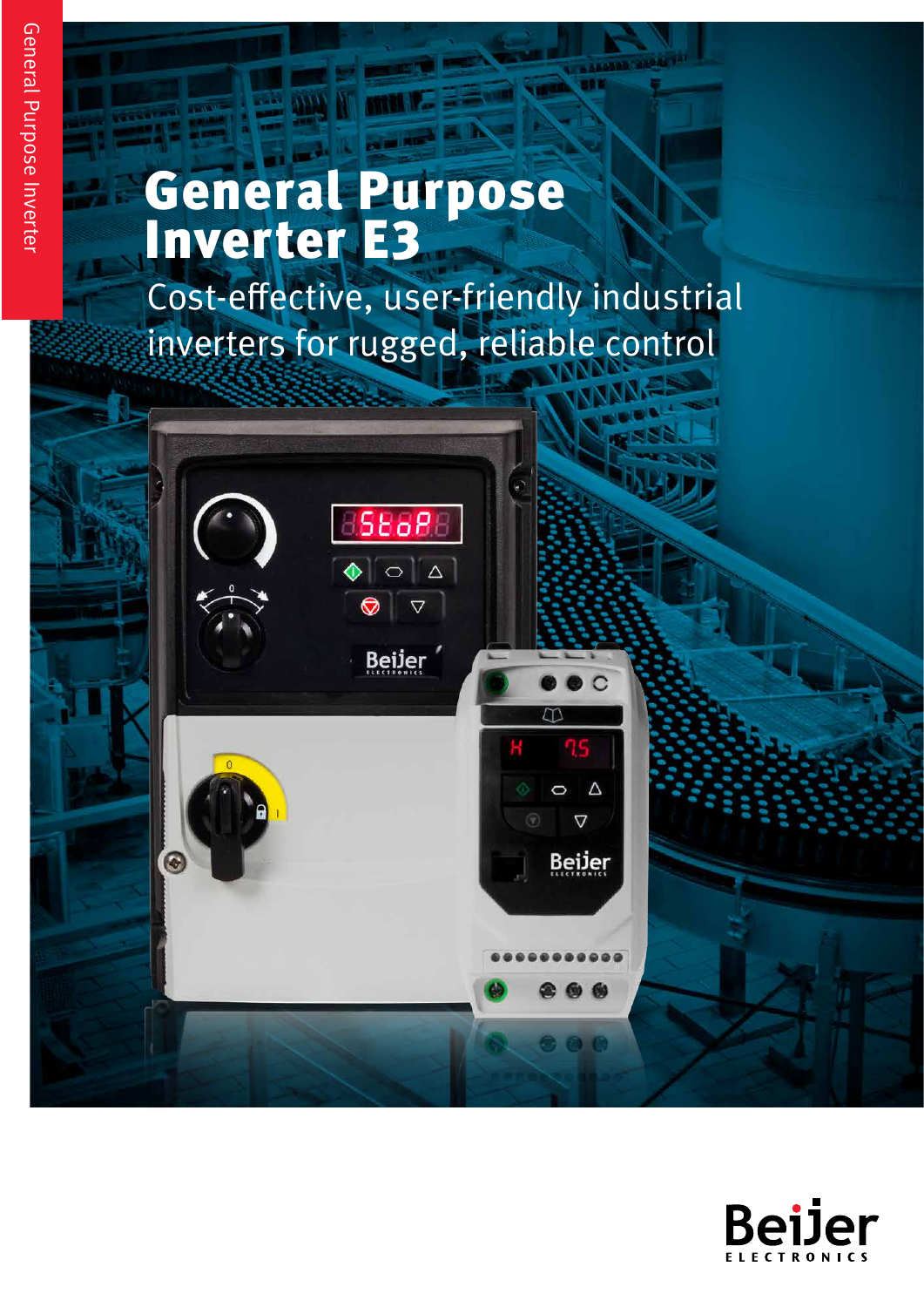## **General Purpose Inverter E3**

**The E3 range is available with IP20 and IP66 enclosures to suit customer needs. Dust-tight and ready for washdown, the IP66-rated general purpose inverters can be mounted directly on your processing equipment. The IP20-rated inverters can be mounted in control cabinets or in machine parts providing the required protection. The E3 range also features the world's first fully digital drive for low power single phase motors. Designed for use with permanent split capacitor (PSC) or shaded pole, single phase induction motors.**



## **The easy-to-use, cost competitive solution to motor control**

**The Beijer Electronics General Purpose Inverter E3 range is dedicated to low power applications, combining innovative technology, reliability, robustness and ease-of-use.**

## **Intuitive keypad control**

Precise digital control at the touch of a button.

## **Simple commissioning**

14 parameter basic setup. Default settings suitable for most applications. Contactor style connection for simple wiring.

## **Integral RFI filter**

- Built-in filter for full EMC compliance removable by a screw
- Vector control
- For applications requiring high starting torque and constant speed

## **Modbus RTU and CANopen**

Easy integration with your control and monitoring systems.

## **Brake chopper (sizes 2, 3 and 4)**

Dynamic and compact options with heatsink mounted resistor.

## **High overload capability**

- 150% overload for 60 sec
- 175% overload for 2 sec

## **Industrial ambient ratings**

- IP20 enclosure: 50°C
- IP66 enclosure: 50°C for outdoor mounting

## **OEM**

Smartstick with RJ-45 connection to inverter for easy parameter up or download. The Smartstick can also communicate with the PC software tool BFI Tools or a smartphone with the BFI Mobile app installed.

## **Fire mode**

For building automation safety systems.

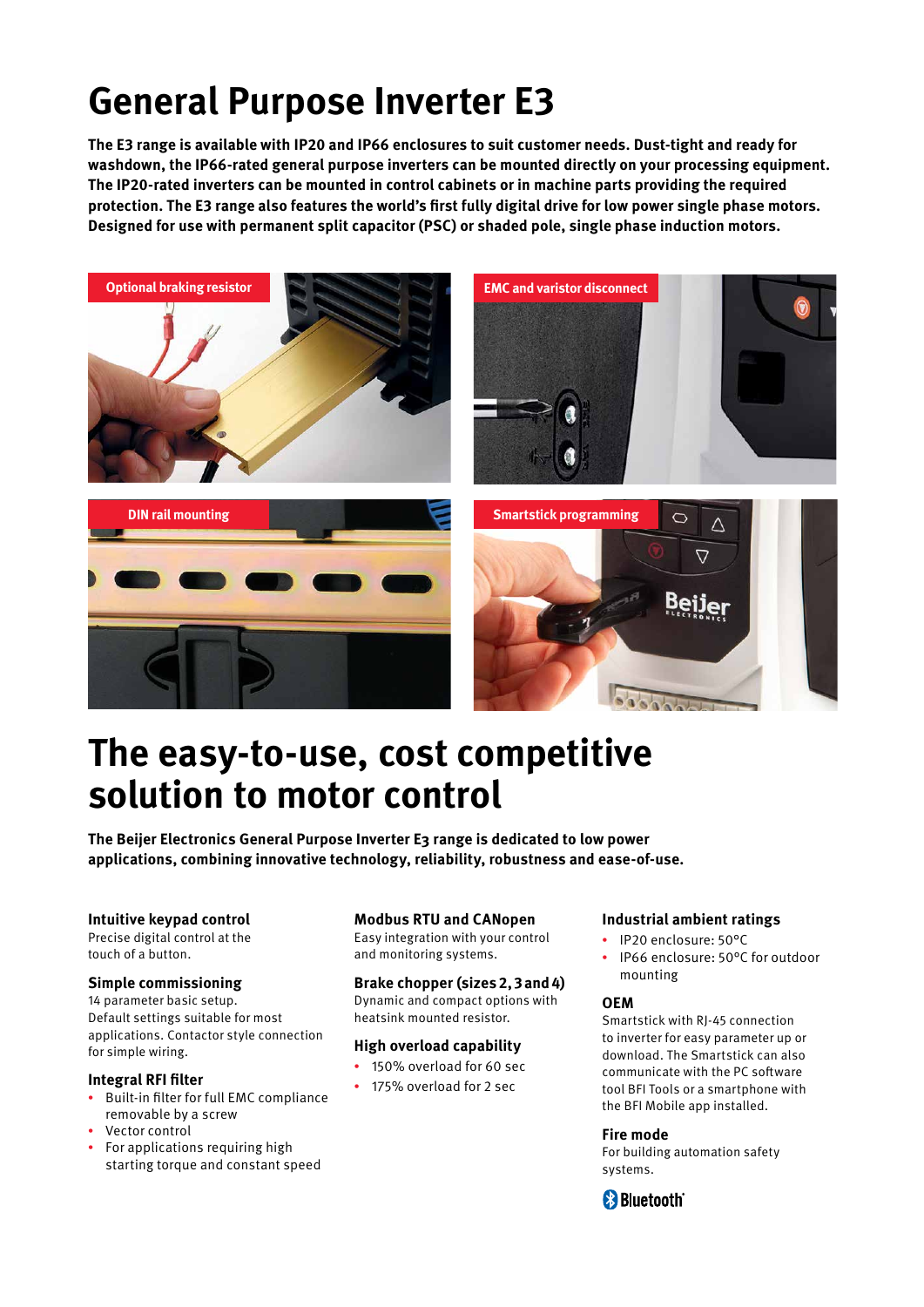

## **IP20**

 $\mathbf{r}^{\prime}$ **IP20**

 The IP20-rated inverters can be mounted in control cabinets or in machine parts providing the required protection.

#### **IP20 explained:**

 Protection against fingers or other object not greater than 80 mm in length and 12 mm in diameter. No moisture protection.



#### $\hat{\mathbf{r}}$ **Dust-tight design**

**IP66**

 Install in-situ and be sure of protection from dust and contaminants.

#### **Ready for washdown**

 With a sealed ABS enclosure and corrosion resistant heatsink, the General PurposeInverter E3 is ideal for high pressure washdown applications.

#### **On-drive control**

 Switched IP66 models feature convenient controls for speed control, REV/OFF/FWD and Power ON/OFF, complete with safety lock.

**Indoor or outdoor mounting**

Non-switched IP66 models available.



### **Ideal for:**

- Bottling
- Pumping
- Waste water
- HVAC
- Conveyor
- Bagage handling

#### **Recommended for:**

- Paper
- Petroleum
- Food processing
- Aggregate/cement
- Mining

## • Exercise

- Packaging
- Woodworking
- Ceramics
- 
- Building automation
- Textile
	- Horticultural
	-
	- Chemical
	- Agricultural

## **Options**

- Dynamic braking resistor
- Mains supply input chokes
- Motor output filter,
- recommended for long cable runs
- **2** Relay output option
- **Remote mounting keypad**
- RJ-45 cables and splitters
- Isolated RS485 USB adaptor Commissioning and storage software for PC
- **PC-program for settings**
- Parameter Optistick with RJ-45 connection and Bluetooth communication